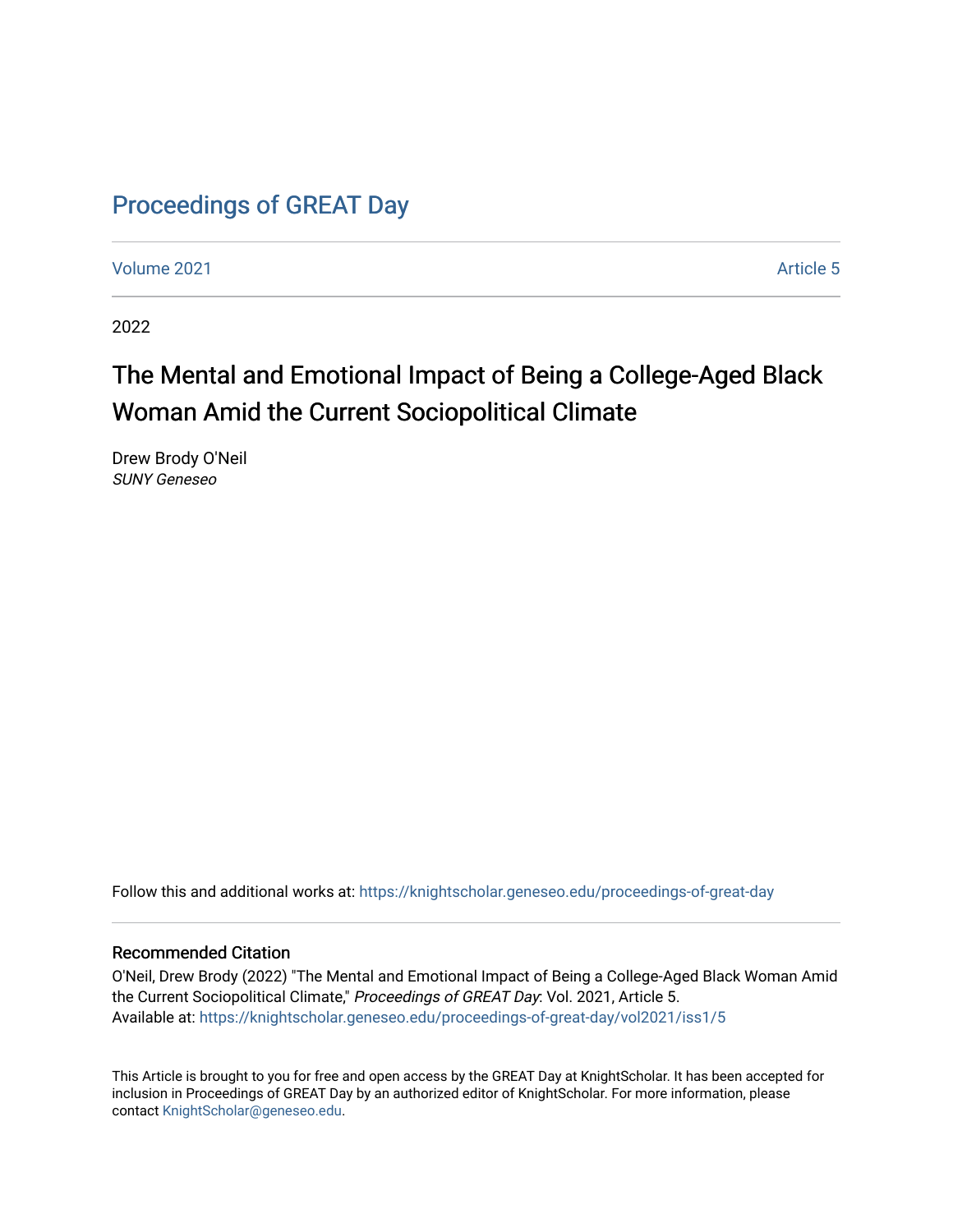## The Mental and Emotional Impact of Being a College-Aged Black Woman Amid the Current Sociopolitical Climate

Cover Page Footnote

sponsored by Melanie Medeiros, PhD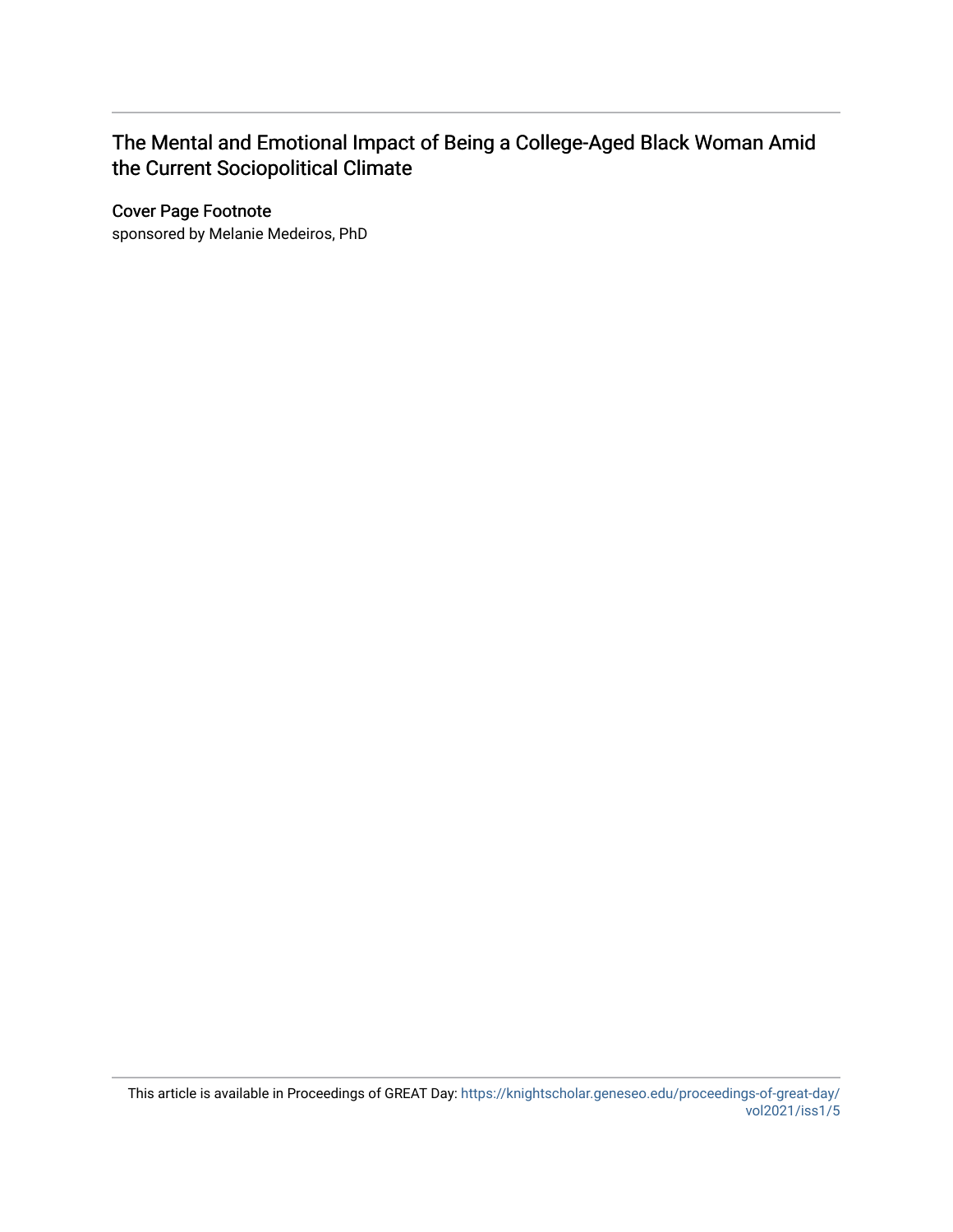# The Mental and Emotional Impact of Being a College-Aged Black Woman Amid the Current Sociopolitical Climate

# Drew Brody O'Neil

*sponsored by* Melanie Medeiros, PhD

## **ABSTRACT**

Although many Americans assume that systemic racism has been washed away through history, research shows that this is far from reality. Across a range of interdisciplinary scholarly research exists a consensus that systemic racism induces Black women's suffering. The main question guiding my research asks how systemic racism facilitates college-aged Black women's mental and emotional health outcomes. The goals of this study included documenting where systemic racism is prevalent, analyzing the mental and emotional impact of systemic racism on college-aged Black women, examining the coping mechanisms that college-aged Black women employ to minimize race-based distress, understanding how media attention to systemic racism impacts college-aged Black women's mental and emotional health, and learning how college-aged Black women value public support for Black lives. Following a semester of quantitative and qualitative research, I assert that by virtue of the policies and practices sustaining the politico-economic exploitation and social marginalization of Black women, college-aged Black women are structurally vulnerable to adverse mental and emotional health. The consequences of the structural inequities burdening Black women's lives deserve comprehensive understanding and solutions. My research advances an emerging scholarly call to action to uproot the systemic racism and structural inequities devastating the welfare of Black lives.

Ithough many Americans today assume that systemic racism has been washed<br>away through history, research shows that this is far from reality. Across a broad<br>range of interdisciplinary scholarly research exists a consensus t away through history, research shows that this is far from reality. Across a broad range of interdisciplinary scholarly research exists a consensus that systemic racism induces Black women's suffering. Systemic racism, the structurally rooted policies and practices that manufacture and maintain race-based inequities in access to resources and opportunities, has survived both the abolition of slavery and the civil rights movement and continues to sabotage every aspect of Black American life.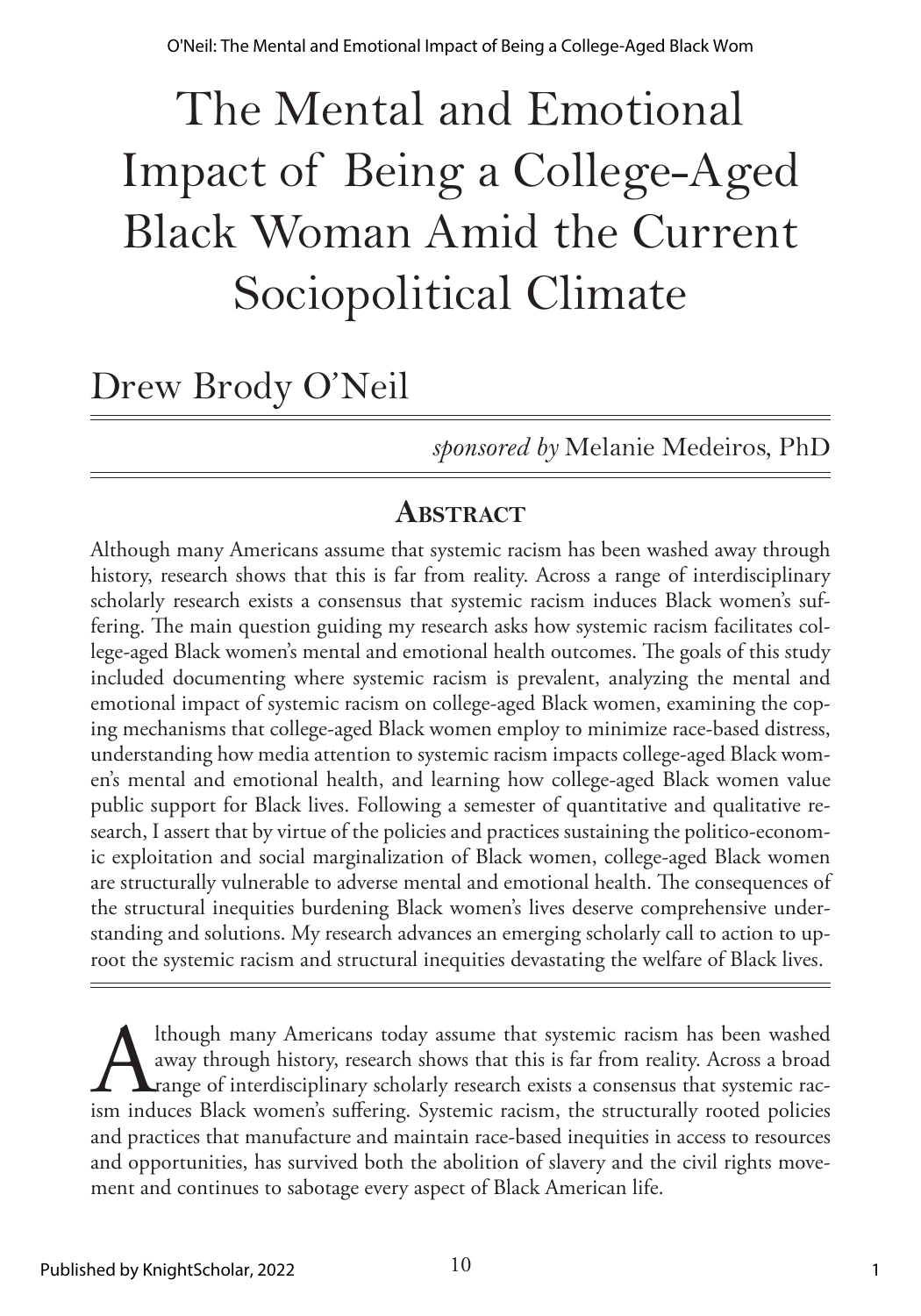Research suggests that structural inequalities are embodied in race-based health disparities (Bell et al., 2018). Structural and social inequalities are biologically reflected among Black Americans (Gravlee, 2009). Moreover, critically examining health through an intersectional lens highlights the simultaneous and interdependent influences of class, race, and gender on Black women's health (Pouget, 2017). An intersectional approach to Black women's health emphasizes that these three interconnecting systems of power require a collective investigation to accurately understand the disproportionate adverse health outcomes among Black women (Mullings, 2005). As a product of their subordinate status in the politically and economically constructed hierarchical social order, Black women are structurally vulnerable to embody their suffering (Quesada et al., 2011). Through a critical medical anthropological approach, structural vulnerability highlights how systemic racism engenders Black women's suffering.

Existing research predominantly focuses on how social and structural determinants of health produce Black women's physical maladies. Bell et al. (2018) assert that residential segregation is embodied in disproportionate rates of HIV among Black women. McLemore et al. (2018) identify that unstable housing, environmental stressors, and food insecurity harm Black maternal and infant health. Furthermore, Gadson, Akpovi, and Mehta (2017) describe how Black women's lack of access to healthcare and transportation encourage poor pregnancy outcomes. Significant research maintains that the chronic stress of systemic racism cumulatively induces Black women's weathering, or premature biological aging (Michaels et al., 2019). Research on Black women's health concentrates on the social and structural forces burdening physical health.

However, while there is ample scholarly work on how the chronic stress of racism facilitates physical health adversities, there are fewer studies examining the implications of systemic racism and discrimination on Black women's mental and emotional health. While Grollman (2012) and Thomas, Witherspoon, and Speight (2008) identify a relationship between Black women's experiences with discrimination and poor mental health, further analysis is needed that examines the structural forces producing these outcomes. This article is inspired by the work of Black female scholars, including Lewis and Neville (2015), Lewis, Mendenhall, Harwood, and Browne Huntt (2012), and Woods-Giscombé (2011). Lewis and Neville (2015) identify a relationship between gendered racism and psychological distress. Lewis, Mendenhall, Harwood, and Browne Huntt (2012) analyzed the coping mechanisms Black women employ to minimize the distress of discrimination. Woods-Giscombé (2011) determined that the cultural trope of a strong Black woman leads Black women to internalize and embody their stress. To acquire a thorough understanding of Black women's biopsychosocial health, more research explicitly spotlighting the mental and emotional consequences of systemic racism is essential.

The results of this study target an extensive audience including medical anthropologists, Black feminist scholars, public health professionals, policymakers, social science scholars, and laypersons. I believe that this topic deserves universal acquaintance. The purpose of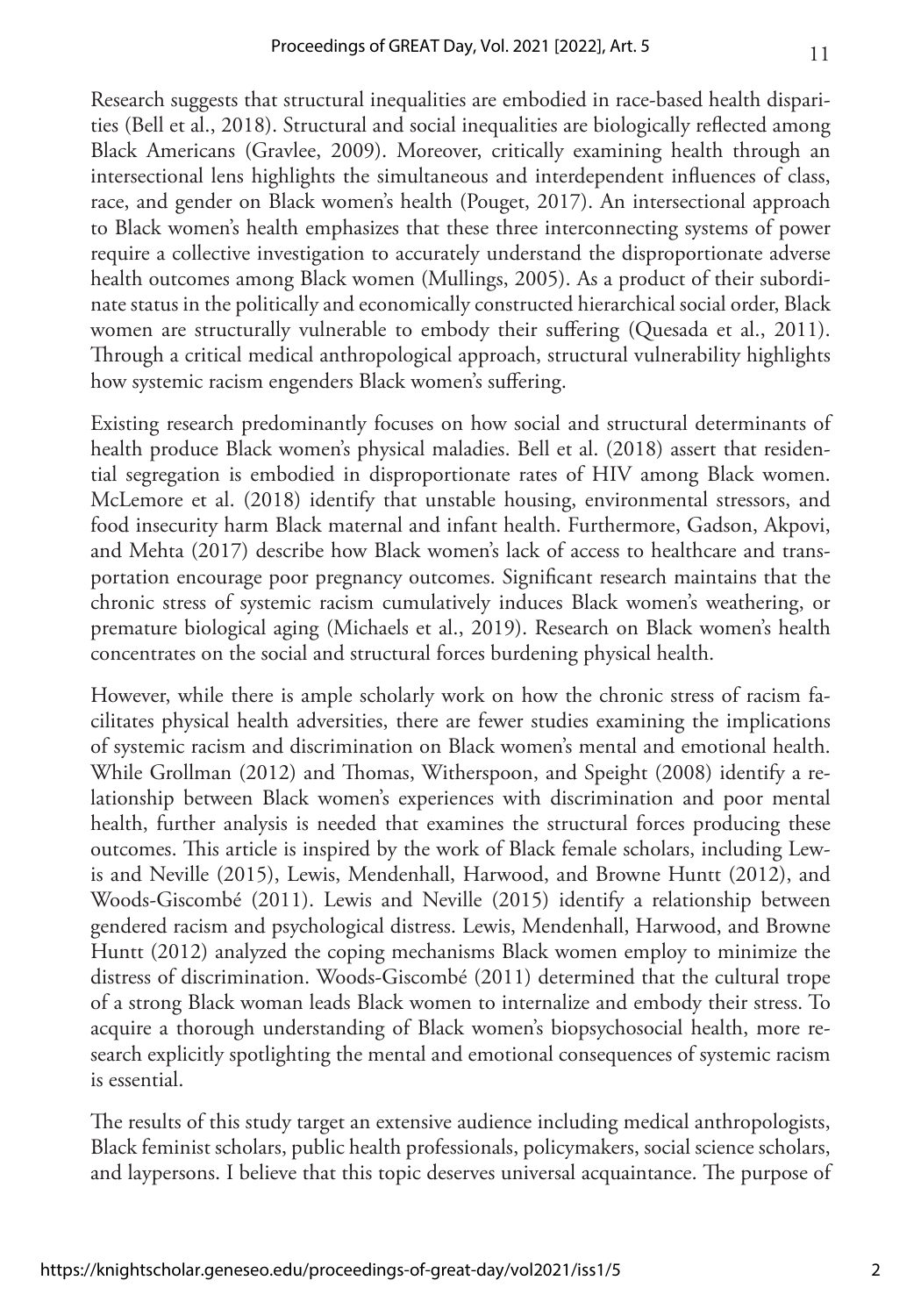this study is to bring awareness to systemic racism, its destructive power over Black lives, and its assault on college-aged Black women's mental and emotional health.

The main question guiding my research asks how systemic racism facilitates college-aged Black women's health outcomes in the United States. Following this broad question, I composed three sub-questions: (a) Where do college-aged Black women experience discrimination most frequently? (b) How do college-aged Black women overcome daily experiences of discrimination? (c) How do the current social and political climates and the growing Black Lives Matter movement affect college-aged Black women's mental and emotional health? Accompanying these questions, I crafted a list of objectives. The goals of this study included documenting where systemic racism is most prevalent, analyzing the mental and emotional impact of systemic racism and discrimination on college-aged Black women, examining the coping mechanisms that college-aged Black women employ to minimize race-based distress, understanding how increased media attention to systemic racism impacts college-aged Black women's mental and emotional health, and learning how college-aged Black women value public support for Black lives.

I argue that college-aged Black women most frequently encounter emotionally traumatizing experiences of discrimination where White people determine their access to opportunities or resources. Additionally, I assert that although the strong Black woman stereotype motivates Black women to cope with discrimination through perseverance, it is ultimately detrimental to college-aged Black women's mental and emotional well-being. Lastly, I claim that the growing Black Lives Matter movement and media attention to systemic racism are emotionally triggering and mentally exhausting for college-aged Black women, but public support for Black lives positively impacts their mental and emotional health by providing them an avenue for optimism about a future of racial equality and equity.

## **METHODS**

I employed qualitative and quantitative research methods. I conducted nine interviews over Zoom, eight of which were life-history interviews with undergraduate Black cisgender women attending predominantly White institutions in New York, and one of which was a key-informant interview with an associate professor of psychology with numerous additional professional engagements pertaining to Black mental health. I specifically recruited college-aged Black women for my life-history interviews to answer my research questions with lived experiences. Upon concluding, transcribing, and coding all nine interviews, I proceeded to analyze two data sets from the Pew Research Center and the Center for Disease Control and Prevention (CDC) to accompany and strengthen my qualitative findings. This study received human subjects research approval from SUNY Geneseo's Institutional Review Board.

# **Alienation in White Spaces**

Emotionally triggering experiences of discrimination are most prevalent in settings in which college-aged Black women's access to resources, services, or opportunities is dic-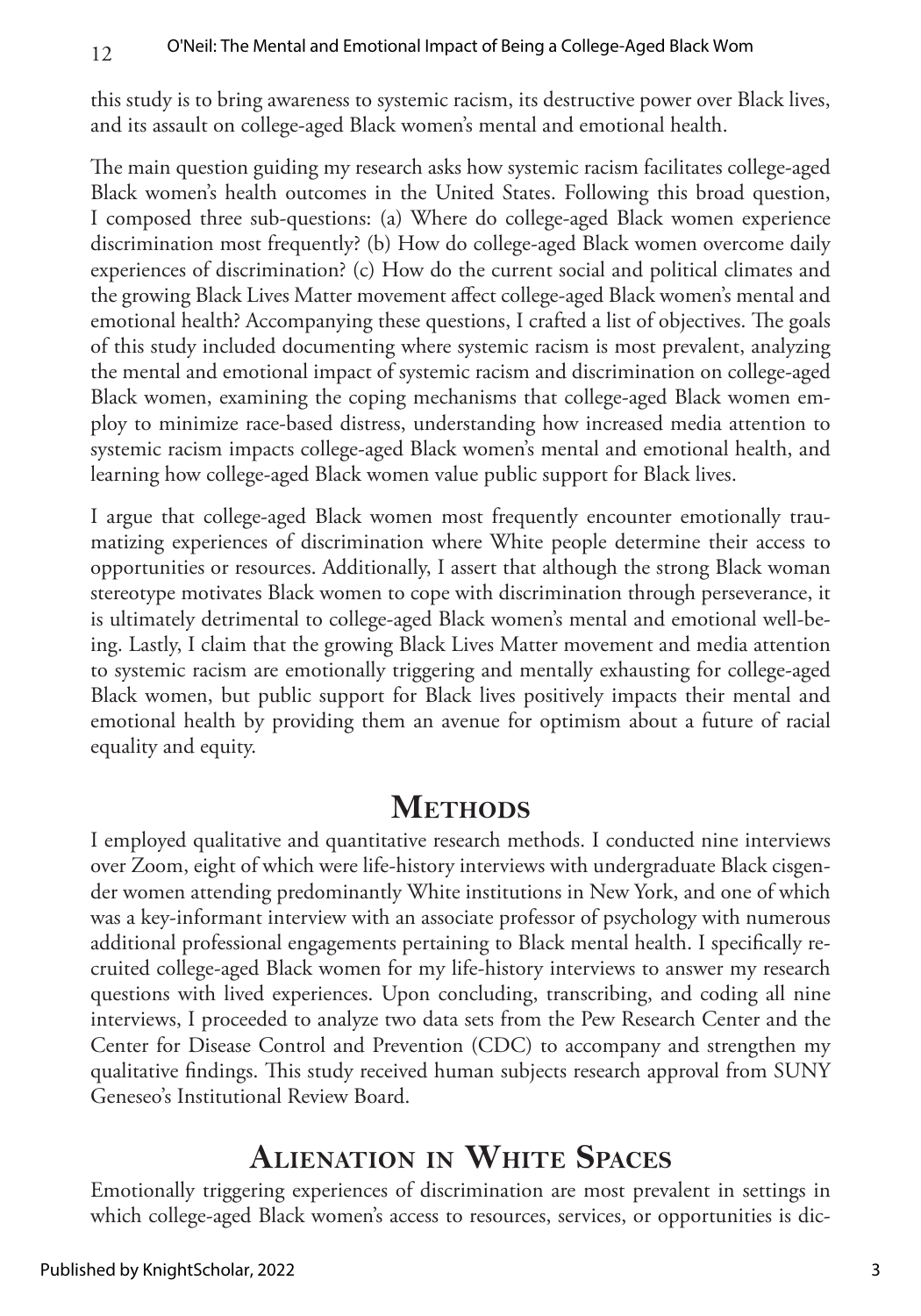tated by White people. When I asked Ana, a 21-year-old Black woman from the Bronx, where she recalled experiencing discrimination, she told me about a time when she was denied entry to a fraternity party during the first week of her freshman year at her upstate New York college because she was Black. Following the incident, Ana admitted, "I just went home and cried." She explained, "even though we're all college students, and we're all here for the same experience, they're denying my chance to experience [college Greek life] just because of the color of my skin." Ana's story highlights how white supremacy's perpetual role in restricting Black people's access to resources and opportunities is mentally and emotionally stressful for college-aged Black women.

Greek organizations within the American higher education system were originally established to conserve elite White males' social status (Hughey, 2018). As universities began admitting more diverse classes, Greek organizations were formed to preserve inequality by establishing social hierarchies within educational institutions (Hughey, 2018). While Black women's access to university and Greek organizations grow, the classist, racist, and sexist foundations of Greek organizations prevail through discriminatory practices such as denying Black women like Ana access to fraternity parties. Whether implicit or explicit, discrimination like this makes college-aged Black women like Ana feel alienated, reminds them of their subordinate ranking within the social hierarchy, and engenders adverse mental and emotional salubrity.

In a nationally representative survey of 6,637 American adults, Horowitz, Brown, and Cox (2019) found that 70% of Black Americans say they are treated less fairly than their White counterparts in restaurants, or while shopping. During my interview with Michelle, a 21-year-old Black woman from Rochester, NY, she described her experience receiving racial microaggressions from White servers at a restaurant. Michelle conveyed vexation when White people at the restaurant gave her family suspicious looks because she knew it implied negative connotations about their skin color. Similarly, Malika, a 23-year-old Black woman from Long Island, NY, voiced that she most frequently encounters discrimination at predominately White, upscale restaurants. "It's just the way people look at you," said Malika, adding, "I'm a customer, don't treat me any differently." Like Michelle, Malika's emotional response to discrimination from White people at restaurants was anger. Although Black women have greater access to services like lavish restaurants than in the past, discrimination from White people in these settings is ever-present and contributes to college-aged Black women's perturbation. Furthermore, Jada, a 21-year-old Black woman from Buffalo, NY, told me that she experiences discrimination when clothes shopping. Jada said that White retail workers oftentimes question her presence, watching her fervently to ensure she does not steal. Jada expressed exasperation when White employees apply unwarranted racial stereotypes to her.

When I interviewed 21-year-old Sasha, a Black woman from the Bronx, she revealed how the unrelenting discrimination at her workplace drove her to such mental exhaustion that she quit. Sasha worked at a high-end grocery store with a wealthy, White customer base. Every time a White person would make a racially-discriminatory comment, Sasha said, "It was just another reminder of where I stand." She recalled one White man asking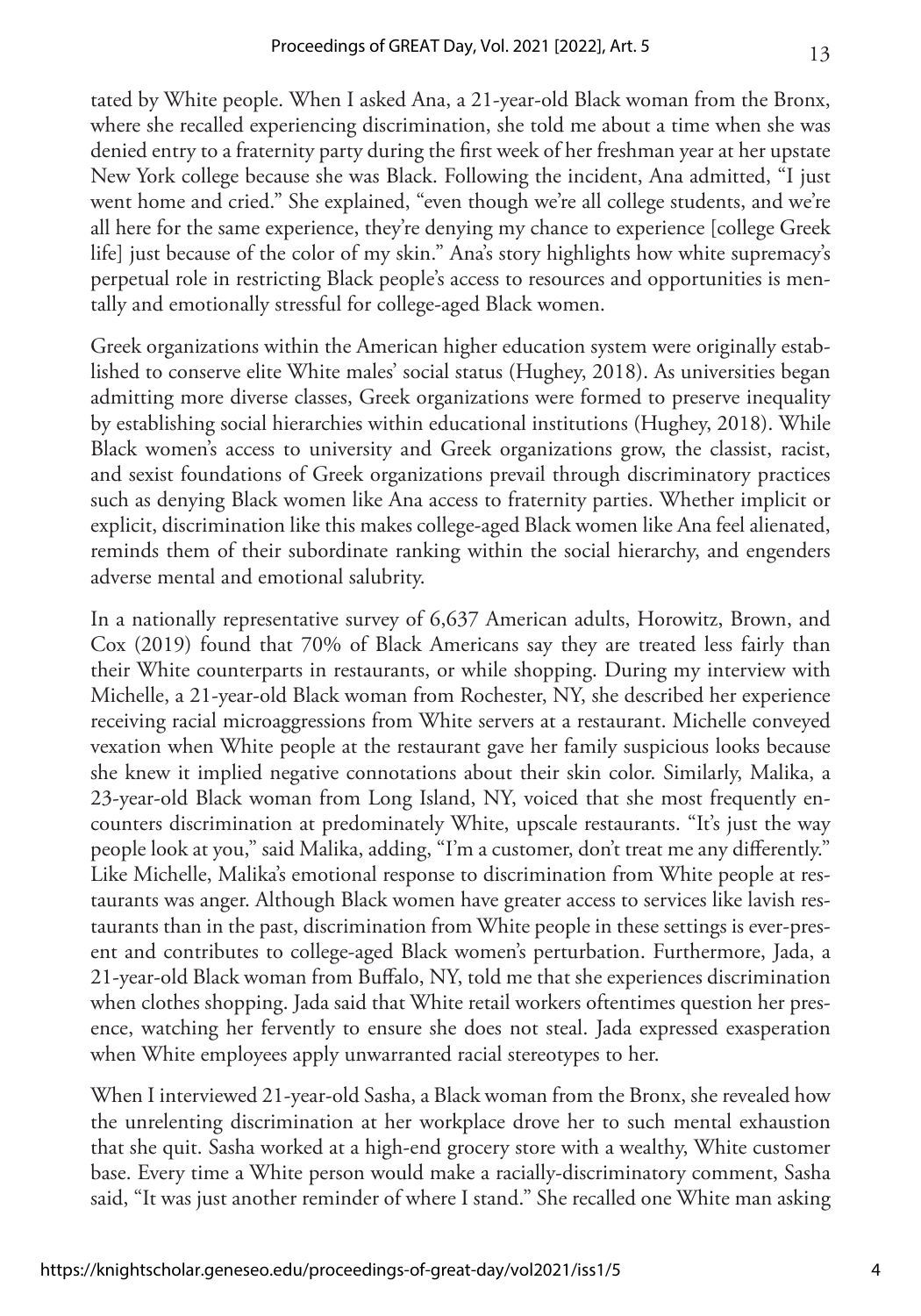her to roar like a lion from Africa. Eventually, Sasha quit her job because of the persistent, emotionally draining discrimination. According to Horowitz, Brown, and Cox (2019), 84% of Blacks agree that with regard to racial discrimination, the bigger problem is people's indifference or ignorance towards racial discrimination. The data highlights how White-dominated institutions still exhibit and perpetuate racism and discrimination insofar that it fosters Black women's poor mental and emotional well-being.

#### **Pressure to Be Strong**

The strong Black women stereotype entails the perception that Black women are naturally strong and resilient (Woods-Giscombé, 2011). While the strong Black women stereotype comes with a sense of inner strength, Katherine, a Black female psychology professor from an accredited university in Boston, Massachusetts, stressed that the stereotype also inspires a great deal of toxicity and pain. As a Black woman herself, Katherine said that the strong Black woman stereotype means that "we don't get to be pampered. We don't get to be supported. We don't get to cry on other people's shoulders. They're crying on ours. They're looking to us for guidance, us for our energy, us for nurturance." According to Katherine, the expectation for Black women to be a reliable source of emotional support has psychological consequences including anxiety and depression.

Katherine described that because Black women go through life with the assumption that being Black means that life is going to be challenging, anxiety and depression seem like a guaranteed part of the Black experience. She further elucidated that Black women show up to therapy with more severe depression because they show up decades after the first episode. According to Katherine, research shows that Black women with anxiety show up to therapy on average 30 years after their first symptoms, whereas the national average for seeking therapy treatment for mental health is seven years. During my interview with Michelle, she explained that she would not seek mental health support even if she recognized her need to do so. Katherine expounded that Black women's reluctance to seek therapy treatment exacerbates their mental and emotional health. A study by the CDC found that Black women had the highest percentage of depression among Americans aged 20 and older with depression (Brody et al., 2018). In this regard, upholding the strong Black woman role contributes to Black women's high rates of depression.

Furthermore, when Ana and I discussed the burdens of living in America as a Black woman, she explained her feeling that people expect her to always be strong and emotionally conservative. However, "in reality, I do have those times when I just wanna cry and be fragile and have somebody take control of something for me. I just wish I didn't have all these expectations," shared Ana. For my participants, the expectation that as a Black woman you constantly have to have it all together is emotionally exhausting. Katherine explained that this is a typical challenge for Black women, adding, "the cost of that plowing through is that we don't have the opportunity to actually sit down and just cry and emote about what we're struggling with." Katherine asserted that coping with systemic racism and discrimination by internalizing and persevering does not allow Black women to properly deal with the race-based trauma they have endured since childhood.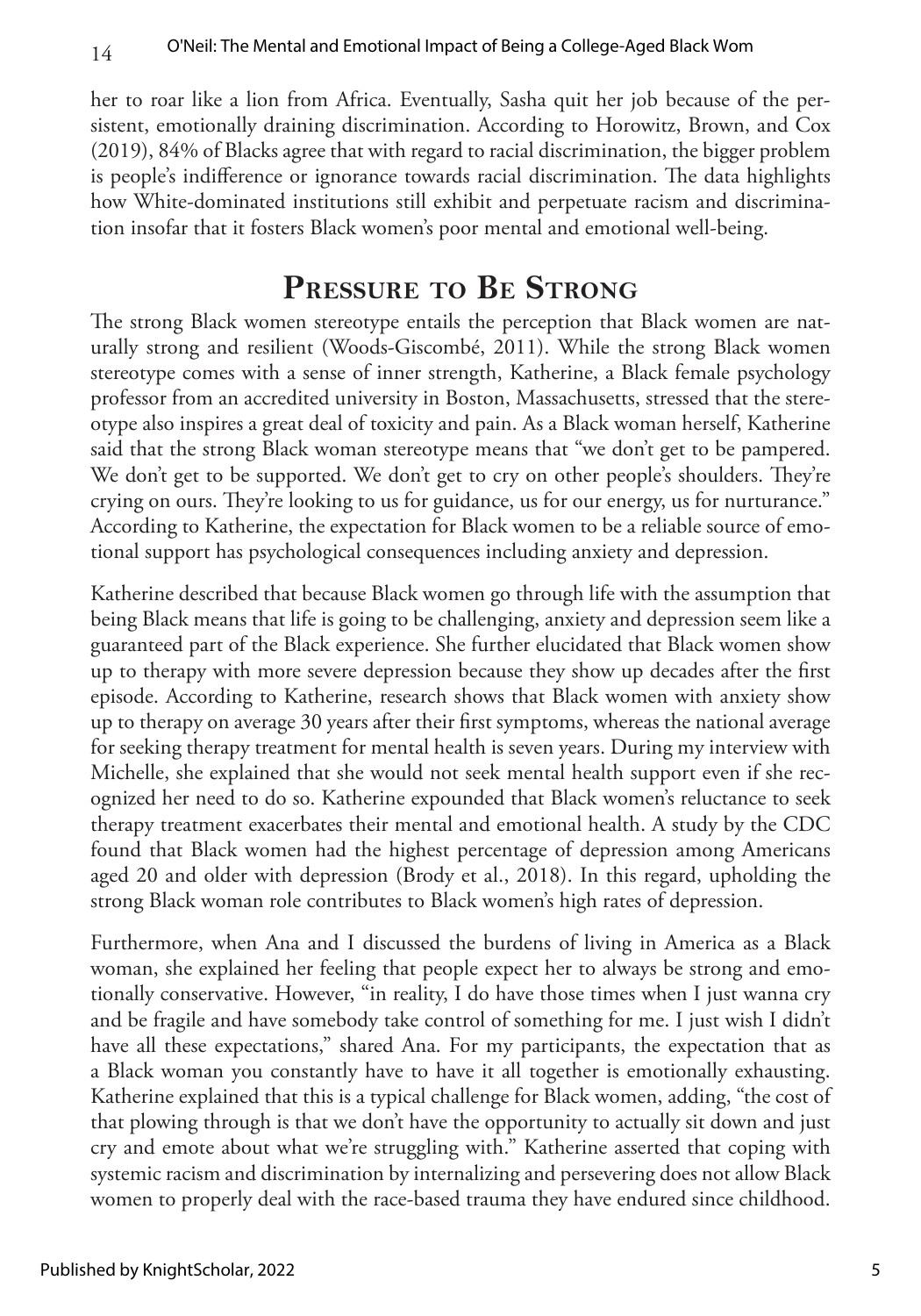My data demonstrates the emotionally detrimental influence of the strong Black woman stereotype. This stereotype leads Black women to assume a resilient and reserved persona that can only be maintained by ignoring psychological distress. For many college-aged Black women, the strong Black woman stereotype comes with emotionally burdensome expectations that manifest in adverse mental and emotional health outcomes.

### **Consequences of Mattering**

A third and final theme emerging from my data regards the impact of the current American social and political climates and growing Black Lives Matter movement on Black women's mental and emotional health. For many of my participants, the rising momentum and support for the Black Lives Matter movement and its accompanying presence on social media has been a source of mental and emotional exhaustion. Within the past year, the largely publicized murders of Black people like George Floyd and Breonna Taylor have exposed college-aged Black women to a constant assembly line of graphic videos, hate speech, and reminders that white supremacy constantly works to marginalize them. In spite of this, my participants found solace from public displays of support for Black lives.

During the summer of 2020, protests for and against the Black Lives Matter movement were at an all-time high. While marching in protests empowered some of my participants, it was too emotional for others. Sasha shared that she had been participating in Black Lives Matter protests at her predominately White institution in upstate New York. When I asked her about her experience, she expressed despondence. Sasha explained, "I'm over here on a Saturday night walking and screaming that my life matters and I'm paying to be here. When we were walking through the campus, you'd see all these White kids looking through the windows of their dorms. They get to chill and I'm over here wasting my college time." Fighting for your life and community while watching your White counterparts have the luxury to sit back and go about their everyday lives is alienating and emotionally taxing. The pressure many college-aged Black women feel to be at the front of social change is mentally exhausting, especially when the movement concerns their existence.

On the other hand, Malika expressed that she avoided going to Black Lives Matter protests. "I don't protest because I know it would be too emotional for me," she said. Malika identified that marching in protests would have a negative effect on her mental and emotional health, so by actively avoiding these situations, she was able to manage her well-being.

Many participants shared that they avoided social media over the summer because seeing constant posts regarding police brutality, racial profiling, and the unnecessary and unwarranted murders of innocent Black people was mentally draining. Malika mentioned that over the summer she intentionally avoided Twitter to cope with her anxiety and stress. Jane, a 21-year-old Black woman from Manhattan, shared that she also avoided Twitter because it was too mentally draining, noting, "it is traumatizing to not only watch a person die, but to also identify with them." For many of my participants, seeing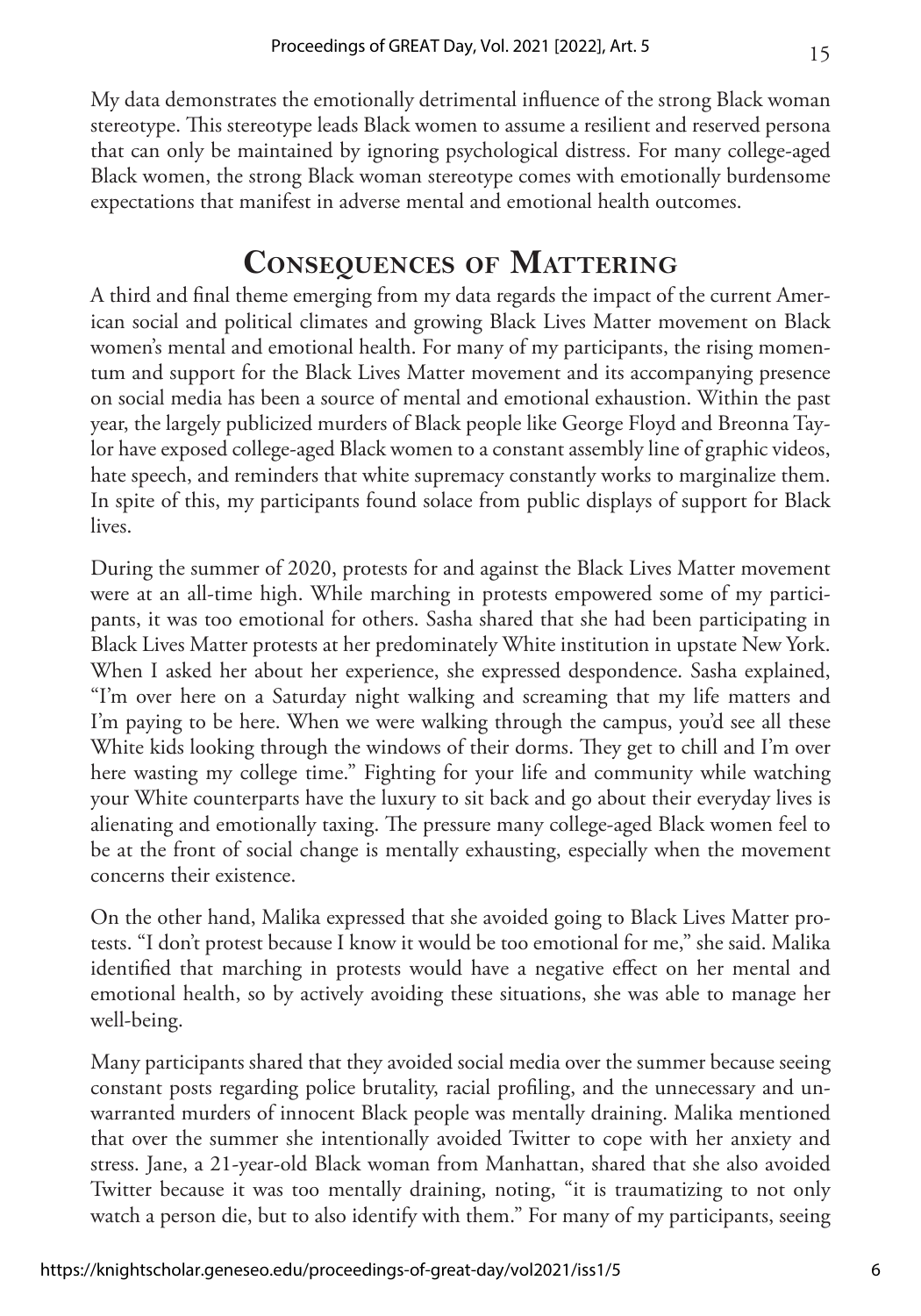images and videos on social media of police violence against Black people is not just mentally disturbing, it is also personal. Opening social media to once again be reminded of your social marginalization is mentally exhausting for many college-aged Black women. Avoiding social media is a coping mechanism used to protect mental and emotional health.

Although Evelyn, a 21-year-old Black woman from Rochester, NY, identified herself as a social media addict, she told me that it was too mentally overwhelming to check social media as frequently as she regularly would. "Even one little tweet will ruin my entire day," she expressed. Evelyn added how much of an impact the Black Lives Matter movement was having on her mental and emotional stability, sharing, "there was a period of time for like a week where I was just crying and crying and crying because I was just so emotionally overwhelmed with everything happening."

Although the Black Lives Matter movement has been emotionally triggering and mentally draining for many college-aged Black women, it has also offered a glimpse of hope for the future. Many participants expressed the positive value of public support for the Black Lives Matter movement. Jada shared that seeing her non-Black friends show support for the Black Lives Matter movement made her feel "on cloud nine." Similarly, Evelyn said, "I think that it shows that they care and understand and that regardless of what race they are that they're going to be there for me and others."

The Black Lives Matter movement, founded and organized by three Black women in 2013, seeks to bring justice and affirmation to Black lives (Black Lives Matter, n.d.). By highlighting the fatal ways that white supremacy continues to afflict the Black community, many of my interviewees expressed the emotionally paralyzing effect that this movement has had on their mental and emotional health. However, they all actively align themselves with the movement whether or not they possess the emotional capacity to participate in protests. Furthermore, social support eases college-aged Black women's mental suffering concerning the unjust treatment of Black lives in America.

This data illustrates how college-aged Black women's mental and emotional health is agonized by the systemic racism ingrained throughout the American judicial structure. While the Black Lives Matter movement is necessary, many of my participants feel mentally drained from daily reminders of their subordinate social status in America. Our current social and political climates facilitate the racial tension dividing our country and challenge mental and emotional well-being for college-aged Black women.

# **Systemic Racism and Black Women's Mental and Emotional Health**

Forces of systemic racism expose college-aged Black women to chronic mental and emotional suffering. Applying an intersectional lens to Black women's distress illuminates the interdependence of classism, sexism, and racism inducing adverse biopsychosocial health. My research findings exemplify that systemic racism engenders college-aged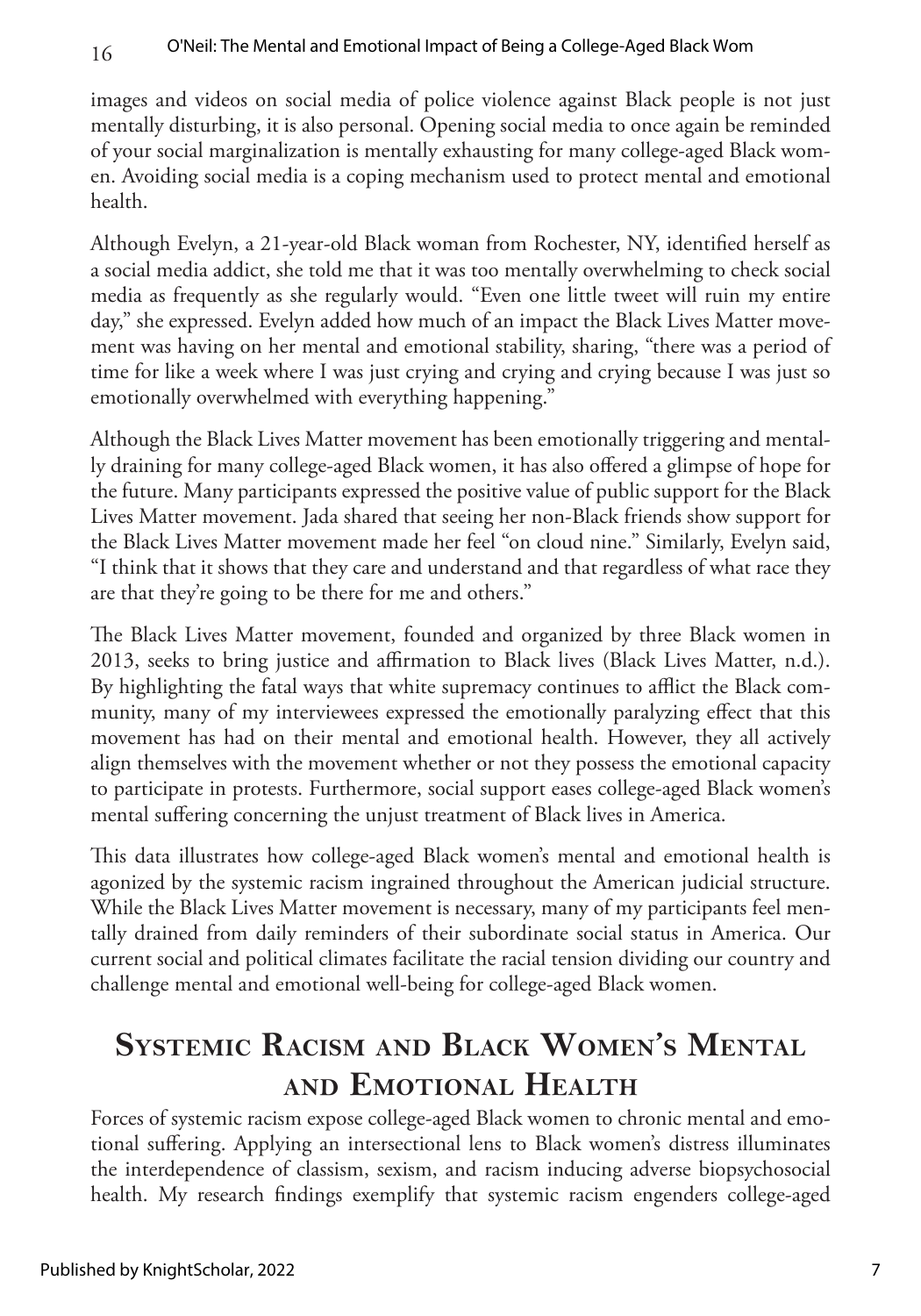Black women's distress. Systemic racism cultivates college-aged Black women's structural disadvantage to the point of poor mental and emotional well-being.

College-aged Black women most frequently experience emotionally-traumatizing discrimination in settings in which their presence at White-dominated locales is questioned. This data ethnographically elaborates on research suggesting that chronic stress induced by lifelong exposure to structural racism and discrimination contributes to Black women's poor health. Extant research confirms that the chronic stress of living a life that continually oppresses you via systemic racism fosters Black women's weathering and predisposes chronic physical maladies like hypertension (Michaels et al., 2019). My research concentrates on the mental and emotional consequences of the chronic stress associated with systemic racism and highlights that college-aged Black women's mental and emotional suffering is constructed by systemic racism.

The claim that the strong Black woman stereotype exacerbates college-aged Black women's poor mental and emotional health confirms the works of Woods-Giscombé (2011), Lewis and Neville (2015), and Perry et al. (2013). In her study, Woods-Giscombé (2011) concluded that the way in which the "superwoman role" obligates Black women to manifest strength, suppress emotions, and resist showing vulnerability leads Black women to embody their stress via anxiety and depressive symptoms. My finding that the strong Black woman stereotype intensifies college-aged Black women's mental and emotional health suffering is consistent with this conclusion. Furthermore, I affirm the argument of Lewis and Neville (2015) and Perry et al. (2013) that Black women's internalization of stress magnifies their poor mental and emotional health with my finding that when college-aged Black women repress their experiences of systemic racism and discrimination, their mental and emotional health further deteriorates. My results reinforce existing scholarly research declaring the mentally fatiguing effect of the strong Black woman stereotype. The power dynamics enforcing systemic racism preserve the strong Black women stereotype and leave college-aged Black women vulnerable to poor mental and emotional health.

College-aged Black women are emotionally exhausted by our current social and political climates. This argument develops a qualitatively deficient research area. Statistical research from the Pew Research Center indicates that most Americans agree that since President Trump was elected, race relations have worsened and it is now more common for people to express racially insensitive views (Horowitz et al., 2019). The results of my study accompany this statistic from the Pew Research Center to prove that growing racial tension in Trump's America facilitates college-aged Black women's psychological distress. Due to persistent marginalizing structural forces, college-aged Black women become vulnerable to mental and emotional suffering. Moreover, my data indicates that public support for the Black Lives Matter movement positively influences college-aged Black women's emotional well-being. When these qualitative and quantitative findings merge, the conclusion that greater acknowledgment that Black people suffer from structural inequities promotes college-aged Black women's mental and emotional well-being

17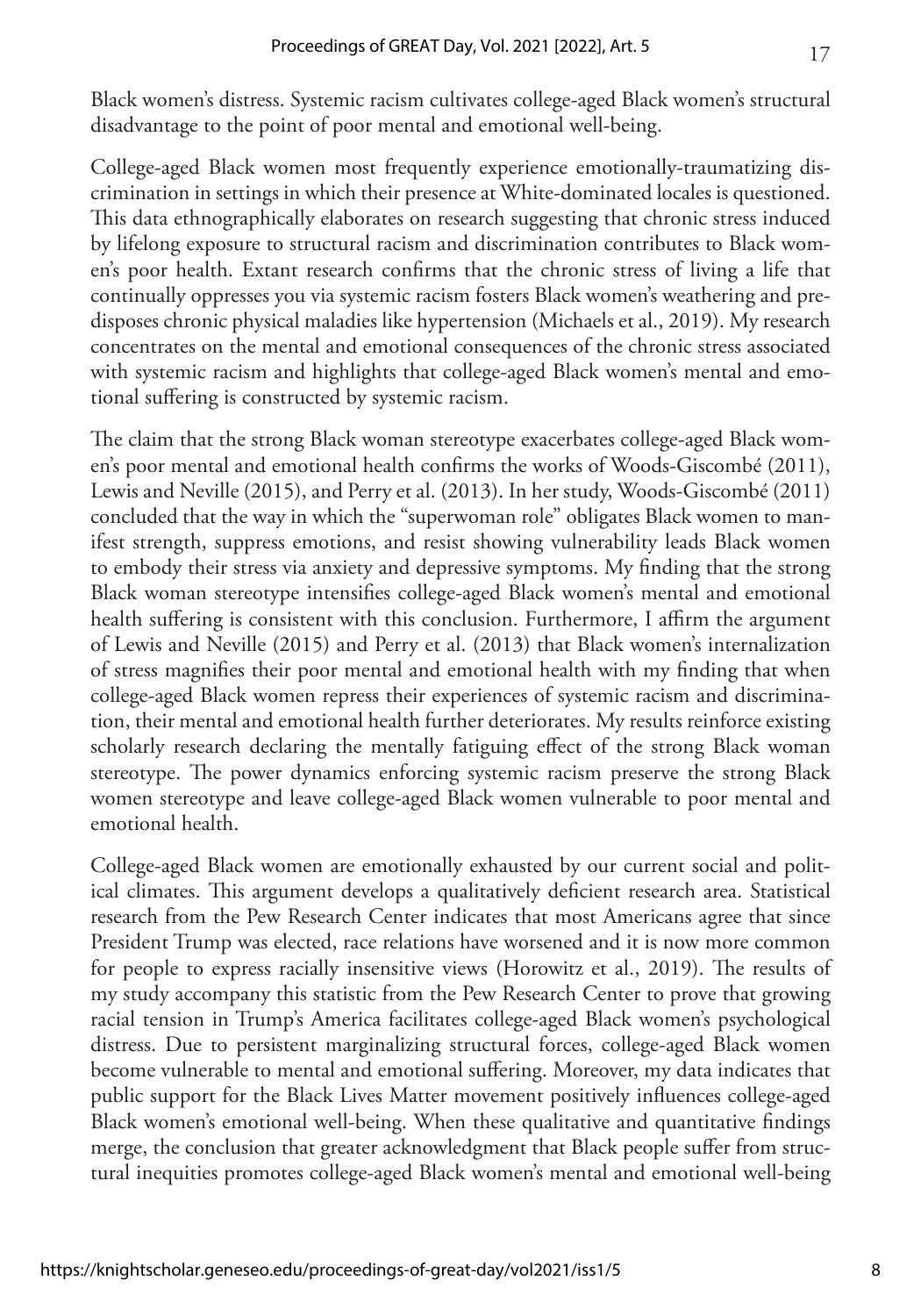emerges. My finding of the mental and emotional consequences of the prevalence of racial injustice within the media is an understudied area requiring further research.

### **CONCLUSION**

Racial discrimination from White people exacerbates college-aged Black women's mental and emotional health. Moreover, the strong Black woman stereotype forces college-aged Black women to internalize their psychological distress insofar that it is embodied in their poor mental and emotional health. Lastly, the growing racial tension in our current social and political climates has adverse and long-term effects on college-aged Black women's mental and emotional well-being. Evidently, systemic racism is a public mental and emotional health crisis.

The results of this study serve to inspire public policy promising to structurally progress racial equity. First, systemic racism must be uprooted from institutions and practices. Second, college-aged Black women need accessible and affordable mental and emotional health services. Third, all states must require accurate and comprehensive education on mental and emotional health and systemic racism. This research functions to prompt the inclusion of mental and emotional health in the assertion that racism is a public health problem. Further research is needed on the long-term mental and emotional impacts of systemic racism. A future study might look to interview two age demographics, for example, college-aged Black women and elderly Black women, to examine how the mental and emotional consequences of systemic racism develop over time.

It has been 400 years since European colonizers kidnapped and enslaved Africans, 155 years since slavery was legally abolished, and 56 years since institutional discrimination was outlawed. While these systems may no longer exist in their established intent, the racist ideologies supporting them persist. Today, instead of being born into slavery, Black women are born into systemic racism. By virtue of the policies and practices that sustain the politico-economic exploitation and social marginalization of Black women, college-aged Black women are structurally vulnerable to adverse mental and emotional health. The consequences of the structural inequities burdening college-aged Black women's lives deserve comprehensive understanding and solutions. My research advances an emerging scholarly call to action to uproot the systemic racism and structural inequities devastating the welfare of Black lives. Regardless of your race, gender, sexuality, ethnicity, age, ability, socioeconomic status, or political affiliation, join the fight for justice and equity for our Black sisters with pride.

#### **References**

Bell, H. S., Odumosu, F., Martinez-Hume, A. C., Howard, H. A., & Hunt, L. M. (2018). Racialized risk in clinical care: Clinician vigilance and patient responsibility. *Medical Anthropology*, *38*(3), 224–238. [https://doi.org/10.1080/014](https://doi.org/10.1080/01459740.2018.1476508) [59740.2018.1476508](https://doi.org/10.1080/01459740.2018.1476508)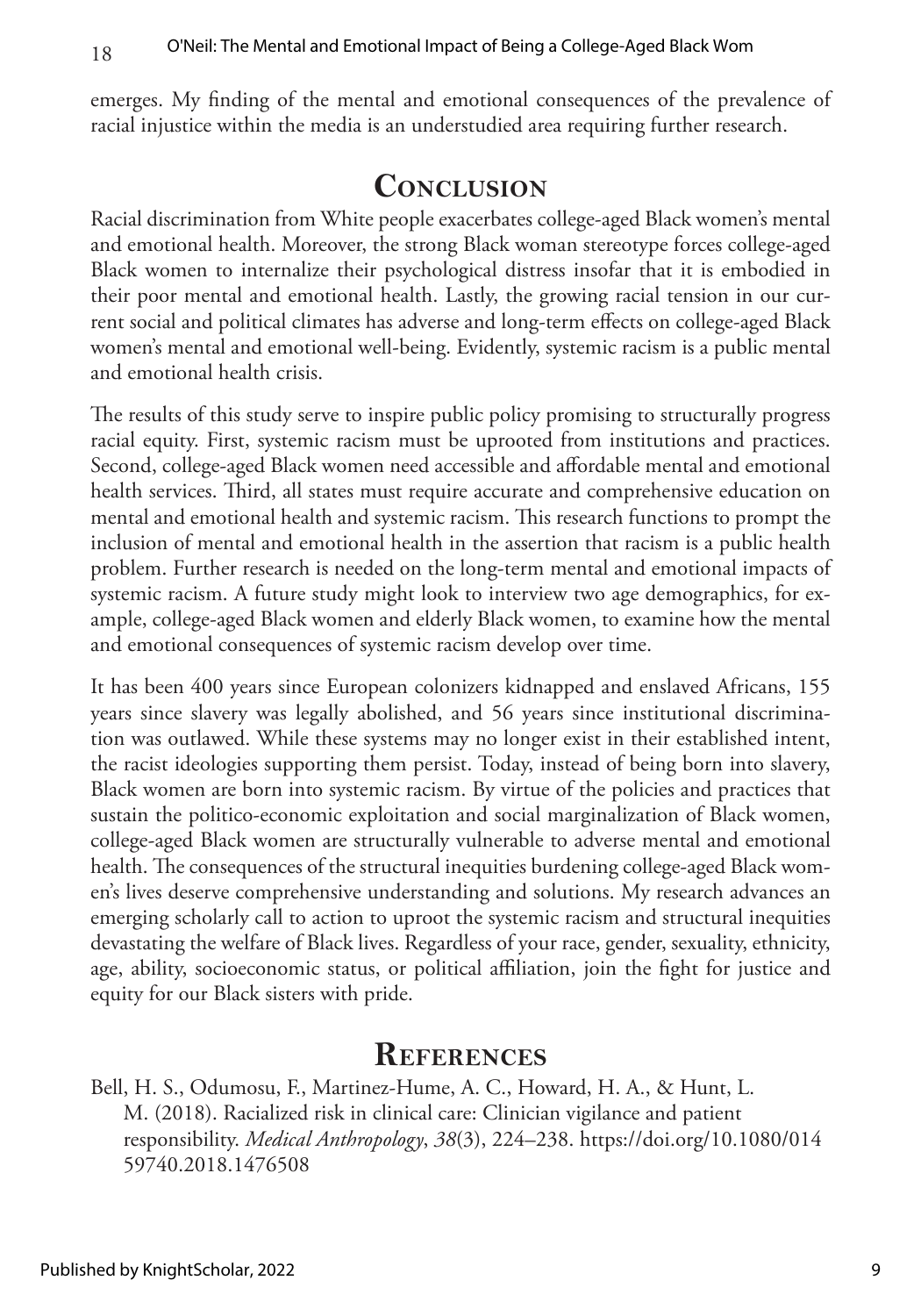- Brody, D. J., Hughes, J. P., & Pratt, L. A. (2018, February 13). *Prevalence of depression among adults aged 20 and over: United States, 2013-2016*. National Center for Health Statistics. <https://www.cdc.gov/nchs/products/databriefs/db303.htm>
- Gadson, A., Akpovi, E., & Mehta, P. K. (2017). Exploring the social determinants of racial/ethnic disparities in prenatal care utilization and maternal outcome. *Seminars in Perinatology*, *41*(5), 308–317.<https://doi.org/10.1053/j.semperi.2017.04.008>
- Gravlee, C. C. (2009). How race becomes biology: Embodiment of social inequality. *American Journal of Physical Anthropology*, *139*(1), 47–57. [https://doi.org/10.1002/](https://doi.org/10.1002/ajpa.20983
) [ajpa.20983](https://doi.org/10.1002/ajpa.20983
)
- Grollman, E. A. (2012). Multiple forms of perceived discrimination and health among adolescents and young adults. *Journal of Health and Social Behavior*, *53*(2), 199– 214. <https://doi.org/10.1177/0022146512444289>
- Black Lives Matter. (n.d.). *Herstory*. <https://blacklivesmatter.com/herstory/>
- Horowitz, J. M., Brown, A., & Cox, K. (2019, April). *Race in America 2019*. Pew Research Center's Social & Demographic Trends Project. Retrieved February 2020, from<https://www.pewsocialtrends.org/2019/04/09/race-in-america-2019/>
- Lakshmi, S. (2018, May 12). Fraternity culture and racism [Interview]. In *All things considered*. NPR. [https://www.npr.org/2018/05/12/610716317/fraternity-culture](https://www.npr.org/2018/05/12/610716317/fraternity-culture-and-racism)[and-racism](https://www.npr.org/2018/05/12/610716317/fraternity-culture-and-racism)
- Lewis, J. A., & Neville, H. A. (2015). Construction and initial validation of the gendered racial microaggressions scale for black women. *Journal of Counseling Psychology*, *62*(2), 289–302. <https://doi.org/10.1037/cou0000062>
- Lewis, J. A., Mendenhall, R., Harwood, S. A., & Browne Huntt, M. (2012). Coping with gendered racial microaggressions among Black women college students. *Journal of African American Studies*, *17*(1), 51–73. [https://doi.org/10.1007/s12111-](https://link.springer.com/article/10.1007/s12111-012-9219-0) [012-9219-0](https://link.springer.com/article/10.1007/s12111-012-9219-0)
- McLemore, M. R., Altman, M. R., Cooper, N., Williams, S., Rand, L., & Franck, L. (2018). Health care experiences of pregnant, birthing and postnatal women of color at risk for preterm birth. *Social Science & Medicine*, *201*, 127–135. [https://](https://doi.org/10.1016/j.socscimed.2018.02.013) [doi.org/10.1016/j.socscimed.2018.02.013](https://doi.org/10.1016/j.socscimed.2018.02.013)
- Michaels, E. K., Reeves, A. N., Thomas, M. D., Price, M. M., Hasson, R. E., Chae, D. H., & Allen, A. M. (2019). Everyday racial discrimination and hypertension among midlife african american women: Disentangling the role of active coping dispositions versus active coping behaviors. *International Journal of Environmental Research and Public Health*, *16*(23), 4759.<https://doi.org/10.3390/ijerph16234759>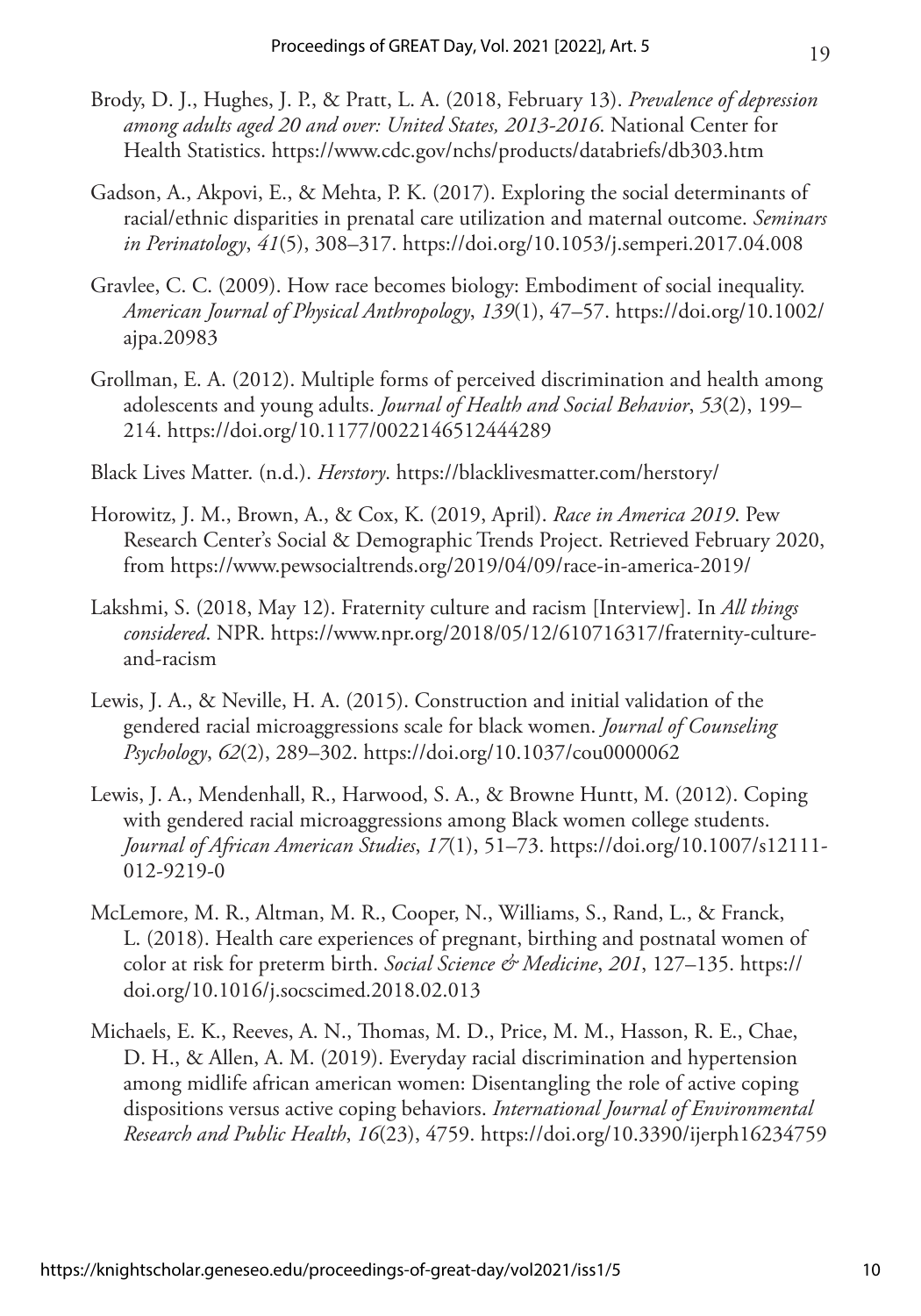- Mullings, L. (2005). Resistance and resilience: The Sojourner syndrome and the social context of reproduction in central Harlem. *Transforming Anthropology*, *13*(2), 79–91. <https://doi.org/10.1525/tran.2005.13.2.79>
- Perry, B. L., Harp, K. L., & Oser, C. B. (2013). Racial and gender discrimination in the stress process: Implications for African American women's health and well-being. *Sociological Perspectives*, *56*(1), 25–48. [https://doi.org/10.1525/](https://doi.org/10.1525/sop.2012.56.1.25) [sop.2012.56.1.25](https://doi.org/10.1525/sop.2012.56.1.25)
- Pouget, E. R. (2017). Social determinants of adult sex ratios and racial/ethnic disparities in transmission of HIV and other sexually transmitted infections in the USA. *Philosophical Transactions of the Royal Society B: Biological Sciences*, *372*(1729), 20160323. <https://doi.org/10.1098/rstb.2016.0323>
- Quesada, J., Hart, L. K., & Bourgois, P. (2011). Structural vulnerability and health: Latino migrant laborers in the United States. *Medical Anthropology*, *30*(4), 339– 362. <https://doi.org/10.1080/01459740.2011.576725>
- Thomas, A. J., Witherspoon, K. M., & Speight, S. L. (2008). Gendered racism, psychological distress, and coping styles of African American women. *Cultural Diversity and Ethnic Minority Psychology*, *14*(4), 307–314. [https://doi.](https://psycnet.apa.org/doi/10.1037/1099-9809.14.4.307) [org/10.1037/1099-9809.14.4.307](https://psycnet.apa.org/doi/10.1037/1099-9809.14.4.307)
- Woods-Giscombé, C. L. (2010). Superwoman schema: African American Women's views on stress, strength, and health. *Qualitative Health Research*, *20*(5), 668–683. <https://doi.org/10.1177/1049732310361892>

# **Further Reading**

- Ertel, K. A., James-Todd, T., Kleinman, K., Krieger, N., Gillman, M., Wright, R., & Rich-Edwards, J. (2012). Racial discrimination, response to unfair treatment, and depressive symptoms among pregnant black and African American women in the United States. *Annals of Epidemiology*, *22*(12), 840–846. [https://doi.org/10.1016/j.](https://doi.org/10.1016/j.annepidem.2012.10.001) [annepidem.2012.10.001](https://doi.org/10.1016/j.annepidem.2012.10.001)
- Gee, G. C., & Ford, C. L. (2011). Structural racism and health inequities. *Du Bois Review: Social Science Research on Race*, *8*(1), 115–132. [https://doi.org/10.1017/](https://doi.org/10.1017/s1742058x11000130) [s1742058x11000130](https://doi.org/10.1017/s1742058x11000130)
- Geronimus, A. T., Hicken, M. T., Pearson, J. A., Seashols, S. J., Brown, K. L., & Cruz, T. D. (2010). Do U.S. Black women experience stress-related accelerated biological aging? *Human Nature*, *21*(1), 19–38.<https://doi.org/10.1007/s12110-010-9078-0>
- Harrell, S. P. (2000). A multidimensional conceptualization of racism-related stress: Implications for the well-being of people of color. *American Journal of Orthopsychiatry*, *70*(1), 42–57.<https://doi.org/10.1037/h0087722>